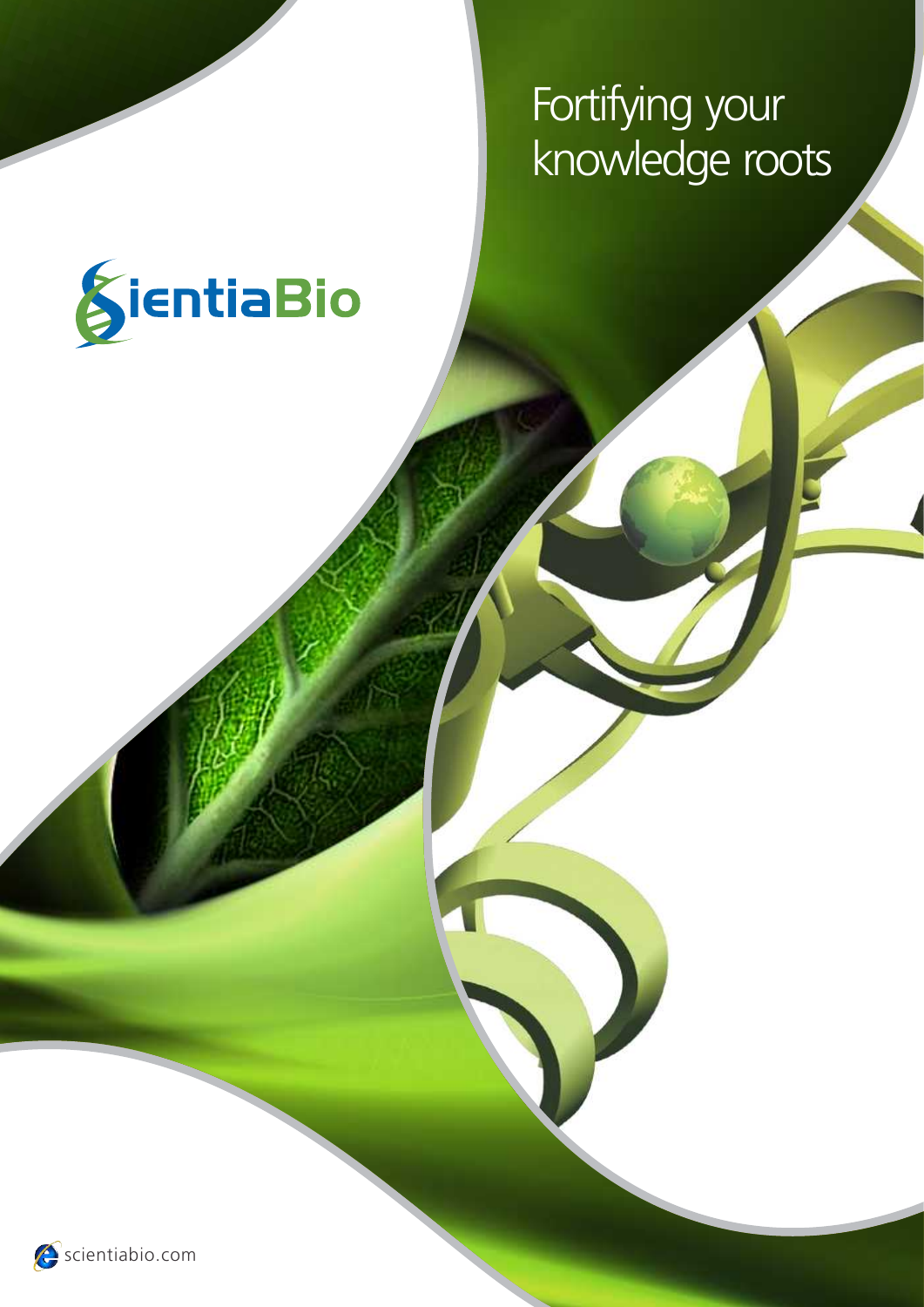## ur services and trainings are in the following areas of Computational Biology:

- Genomics and Proteomics
- Computer Aided Drug Design
- Microarray Data Analysis
- Protein Structure Modelling and Simulation
- Systems Biological Analysis
- Next Generation Sequencing
- **Basic Bioinformatics**

We have conducted multiple customized training programs nationally and internationally (in Singapore and Malaysia).

To stimulate, guide and to mentor individuals in the niche field of computational biology and clinical research.

**Mission** "Talented trainer with excellent knowledge in Bioinformatics. I learned a lot about protein Bioinformatics"

**– Prof Ravichandran, Dean**, Biological Science, AIMST University, Malaysia

"Very useful and excellent program content. First time exposure on this topic but learning was real fun"

**– Tan Cheong**, Post Doc fellow, Universiti Sains Malaysia

"Excellent teacher, went to great extent to see all the participants followed everything, everyday. Very patient and extremely knowledgeable. A thrilling learning experience"

**– Shanthini S Nair**

Teaching faculty, Mumbai

ScientiaBio is the first Indian organization which provides LIVE Online training on all the topics of Computational Biology mentioned above. Any individual from any country can enroll for this course. Salient feature of the online LIVE course:

- One to one training
- Can be scheduled at the preferable time of the participant.
- **very affordable training fees.**
- Training fees include complete training material and complete access to the related software

## **Online LIVE course testimonials**

"The course content was really very good. The faculty learning methodology was excellent"

**- Romdhane Lilia, PhD Student**, Molecular Investigation of Genetic Orphan Diseases, Pasteur Institute of Tunis, Tunisia

"Thank you for the beautiful session. It was really a great experience. Very knowledgeable trainer." **- Lavinia A. Carabet**, Bioinformatics Software Engineer, Georgetown University, USA.

"The course was very good and the best was hands on session being at home only. It was so well done that I have understood each bit and Maam you taught me very well such that my interest to this subject has increased"

**- Vijayta Shet**, Student, D Y Patil University, Mumbai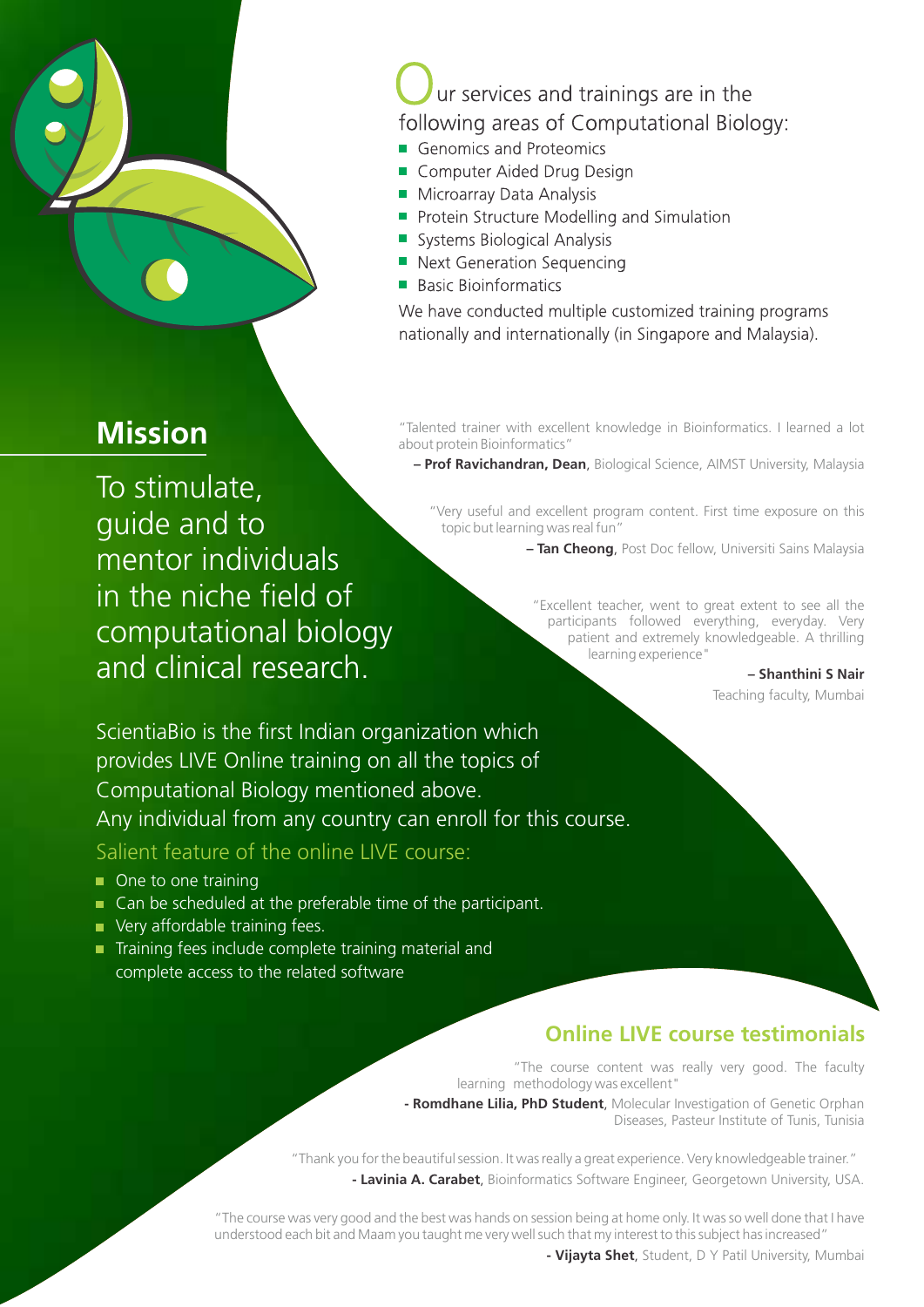e provide complete training solution for CRO, Pharmaceutical Companies in the following domain: W



- Clinical Trial Study Design
- Areas of Clinical Data Management
- CDISC data standards (SDTM, ADaM, CDASH)
- Statistical Programming of Clinical Trial (SAS and Oracle Clinical)
- Applied Statistics for Non-statistician
- Areas of Medical Writing
- **Regulatory/ Pharmacovigilance**



Quite well organized with most relevant info on statistics espy for the nonstatistician. Fundamentals were touched upon with a lot of clarity and case studies were very helpful.

**- Dr. Sonica**, Associate Director, CPCD, Clinsys

"Very well organized and highly experienced trainers. Provided practical tips and tricks in SDTM that I can readily use in daily work practice."

**- Mr Mihir, Biostatistician**, Singapore Clinical Research Institute

"Thank you for the excellent workshop you organized on Pharmacovigilance. It was an eye opener to us in many aspects"

**- Ms Geeta**, Assistant General Manager, Pharmacovigilance & Medicoregulatory Affairs, Ipca Laboratories

We also help Pharmaceutical companies and CRO to execute their challenging projects in various domains mentioned above.

We have conducted a number of workshops in the areas of Statistics, CDISC data standards, Pharmacovigilance across India and Singapore. For details of past workshops, please visit us at **http://www.scientiabio.com/UpComingEvents.aspx#second**